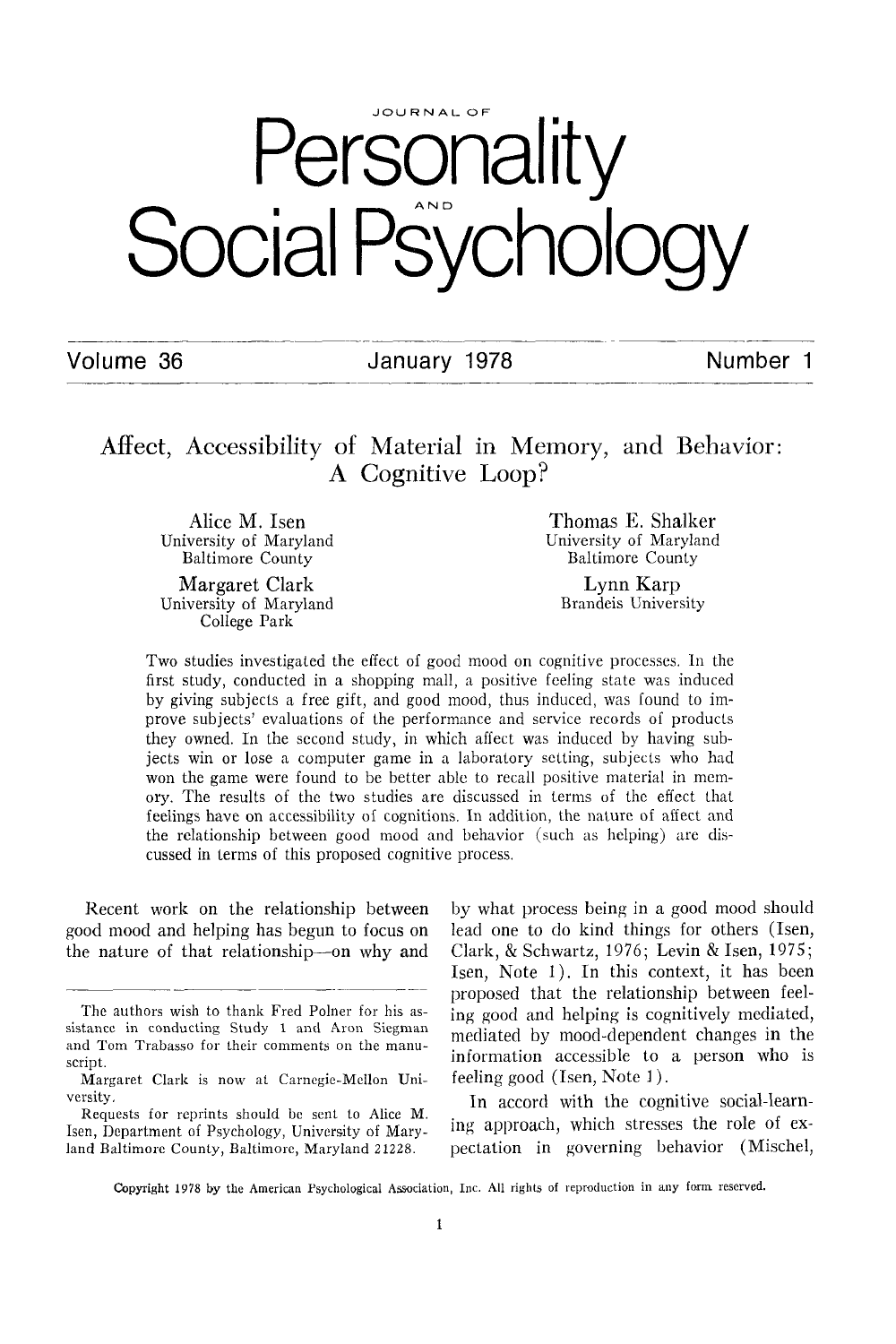1973), several authors have suggested that helping is the result of a decision-making process in which the person considers the cost-reward matrix associated with helping or not helping in the particular case at hand (Latane & J)arley, 1970; Piliavin, Rodin, & Piliavin, 1969). It has subsequently been proposed that mood plays a role in this process by affecting the person's perception or weighting of those costs and rewards (Levin & Jsen, 1975; Isen, Note 1). There are several ways in which this might occur. One, for example, is as follows: When a person is confronted with a situation in which he or she can help, presumably, cognitions concerning both the advantages and disadvantages of helping are available in memory from past experience in similar situations. These advantages and disadvantages, however, may not all be equally accessible or retrievable to the person at the moment, and thus, they may not all come to mind. What we are suggesting is that mood plays a role in what comes to mind.

# *The Accessibility and "Cognitive, Loop" Hypotheses*

We propose that a person in a good mood is more likely to retrieve positive than negative material from memory and that this improved access to positive material affects the decision-making process with regard to behavior (especially behavior such as helping). Thus, we are suggesting that thoughts associated with or responsible for the good mood or mood-inducing event may serve to cue other positive material in memory in much the same way that a category name has been found to cue material of that category that was previously learned (Tulving & Pearlstone, 1966). In one study, Tulving & Pearlstone found that subjects could recall more words (for example, "engineer," "lawyer") from a list of learned words when presented with the name of the category (for example, "professions'') appropriate to those words, than when not given this cue. The authors interpreted this finding as evidence for the difference between availability of material in memory storage and accessibility of that same material under particular conditions of recall. Their study illustrates the way in which a

single cue during recall can affect the amount and content of the material recalled, and they point out that more powerful cues might produce an even greater facilitation of recall (Tulving & Pearlstone, 1966, p. 389). Good mood, we suggest, at least in certain contexts, serves as such a cue, facilitating the recall of positive material, thereby affecting one's estimate or expectation with regard to the behavior under consideration, and thus influencing the decision-making process with regard to a behavior such as helping.

One might say, then, that a person who is in a good mood may tend to be in a cognitive "loop" that is characterized by accessibility of positive thoughts, memories, and associations. We speak of a loop because the positive material that is accessed may, in turn, tend to keep the person thinking about positive things. Good mood, pleasant material from memory, and positive activities such as helping may tend to make each other more likely. The mood may cue positive thoughts; these may provide access to still other positive material in memory and may contribute to the maintenance of the mood state; and the consideration of a positively toned activity may itself contribute to the process.<sup>1</sup> If the behavior is performed and reacted to as expected, of course, this would provide still another source of continued good feeling, another component to the positive loop.

#### *Evidence oj the. Positive, Cognitive Loop*

If positive material is thus more salient when one is in a good mood and influences the person's decision-making process, we should find evidence of such a cognitive change in other opinions, expectations and actions that persons express when they are in a good mood. Not only might they be more helpful than at another time, but they should also, as the saying goes, see the brighter side of things; they should be generally more optimistic, and they should act accordingly.

<sup>1</sup> The type of behavior under consideration by the elated person, as well as the extent of the person's experience with such behavior, may serve as moderators of the relationship between mood and behavior. Negative activities, for example, may not be made more likely by good mood.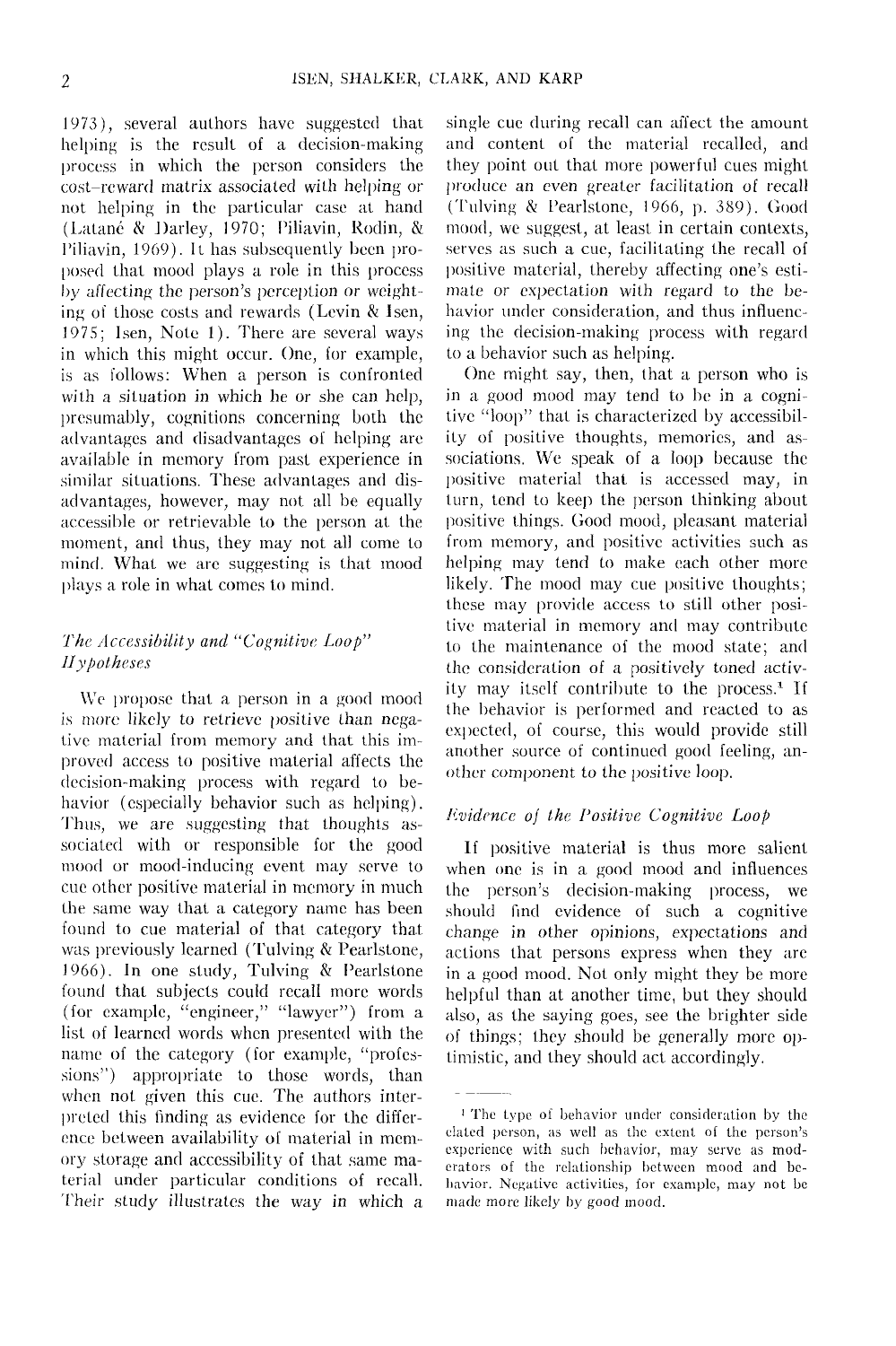There is evidence that, in fact, persons in a good mood do tend to see the brighter side of things and respond more positively than others to a variety of stimuli. Work by several authors indicates that persons who succeed tend to expect future success and to reward themselves more generously than do others (e.g., Feather, 1966; Mischel, Coates, *&* Raskoff, 1968). Children who are induced to feel happy also have been found to report an expectation of other kinds of positive events, such as free gifts (Masters & Furman, 1976). Postman and Brown (19S2) found lower tachistoscopic thresholds for success-related words following success (and for failure-related words following failure), and a recent study has reported that relative to others, successful subjects tend to look at positive, rather than negative, self-relevant information (Mischel, Ebbesen, & Zeiss, 1973). Success and other experiences that might make one feel happy have been found to have interpersonal effects as well. As mentioned earlier, those who have been exposed to any of a wide variety of good-mood-inducing experiences are more likely to help others (Aderman, 1972; Aderman & Berkowitz, 1970; Isen, 1970; Isen et al., 1976; Isen & Levin, 1972; Moore, Underwood, & Rosenhan, 1973), and, as might be expected from this good mood-helping relationship, such subjects also report greater liking for a stranger (Clore, 1975; Clore & Byrne, 1974; Gouaux, 1971; Veitch & Griffitt, 1976). Finally, a paper currently in preparation provides some additional details about the effect of mood on ratings. It reports that ratings of positive, negative, and ambiguous slides can be affected by procedures designed to induce mood, but that at the same time, subjects retain the ability to differentiate between the slide types (Isen & Shalker, Note 2). Subjects noticed the details of the slides and responded appropriately, even though their mood states tended to affect their general level of rating.

Thus, there is evidence that a person who has reason to be in a good mood, although he or she does not distort material grossly, does tend to estimate situations more positively than at another time, and to behave accordingly. Generally, theoretical models proposed to account for this relationship between positive affect and evaluations have stressed the reinforcement or reward value of the affectinducing event and the extension of this reinforcement value to surrounding stimuli (e.g., Byrne & Clore, 1970; Lott & Lott, 1974; Masters & Furman, 1976). These same data, however, arc also compatible with the accessibility and cognitive loop hypotheses that we are suggesting, but several other aspects of our formulation need to be tested. The studies presented in this paper attempt to examine the most basic of the many questions that remain about the cognitive processes involved in the effects of mood state on judgment and behavior.

#### *The Present Studies*

Specifically, we begin by asking whether judgments made about familiar items, from memory, will be affected by feeling state, as has been found for those made about unfamiliar items with which the person is confronted. This is crucial for the accessibility interpretation of such improved judgments. Second, if good mood is serving as a cue by which positive material in memory is accessed, as proposed, then we should find that memory for positive material is enhanced when the person "feels good," and in Study 2 we ask this question directly. We leave to future papers specification of the types of behavior, including the types of helping, that might be more likely when one is in a good mood.

#### Study 1

In the first study, conducted at a shopping mall, subjects were unaware that they were participating in an experiment but believed that they were part of a "consumer opinion survey." The study examined their judgments of the performance and service records of their automobiles and television sets, as a function of a positive mood-inducing event.

#### *Method*

#### *Subjects*

Men and women who were walking alone in a suburban mall between 6:30 and 9:30 p.m. week-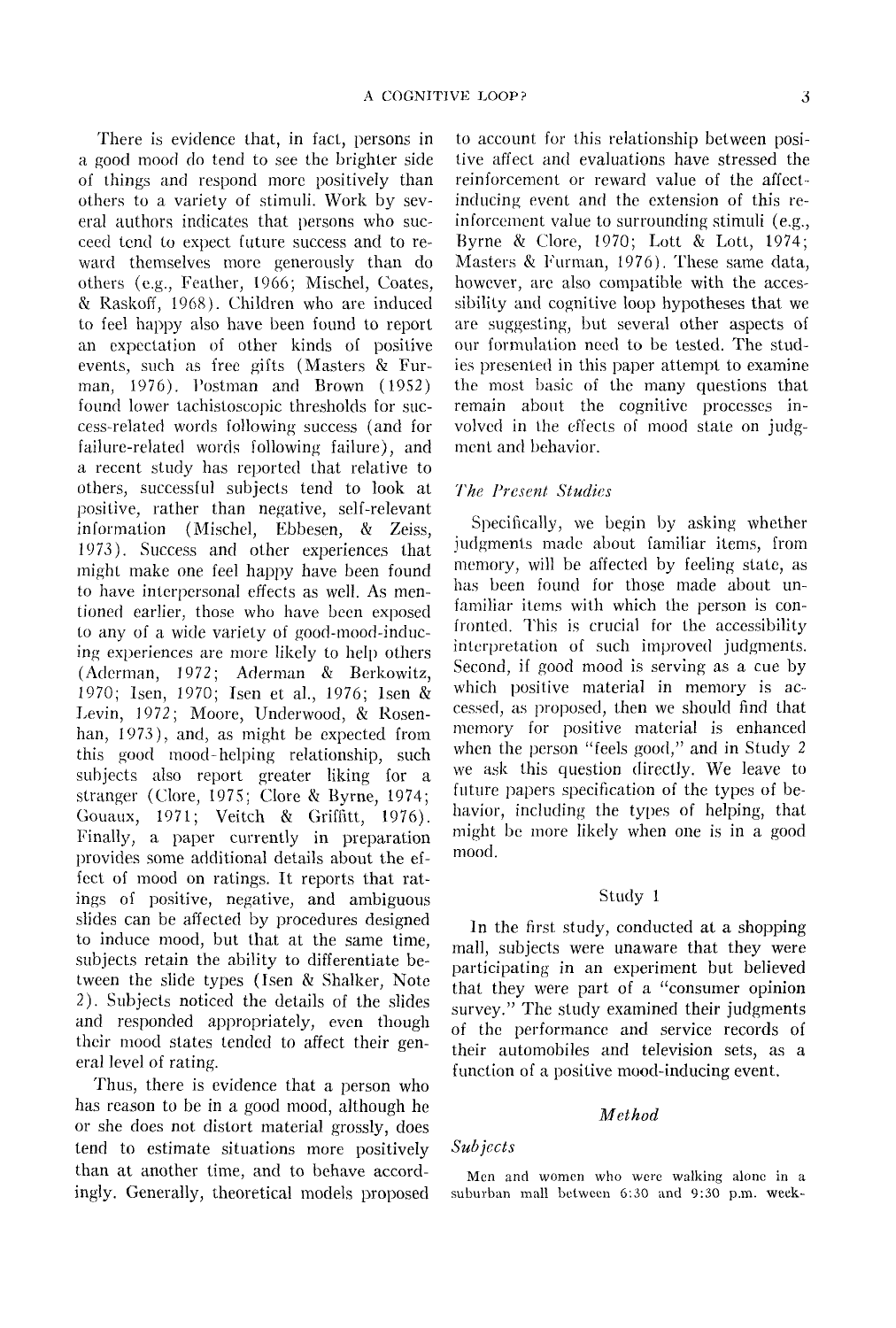4

Table 1

*Mean Product Ratings by Subjects in Ilacli Condition and Proportion of Persons in Each Condition Who Agreed to Participate When Approached (Study I)*

| Measure                  | Received<br>gift | Did not<br>receive gift<br>5.13 |  |
|--------------------------|------------------|---------------------------------|--|
| Mean                     | 6.01             |                                 |  |
| Proportion<br>Percentage | 25/31<br>81      | 29/43<br>67                     |  |

nights, or between 10:00 a.m. and 3:00 p.m. weekdays, served as subjects in this experiment. All passersby who approached the confederate when the experimenter was free became subjects in this study,

#### *Procedure*

Subjects were randomly assigned to one of two conditions by a female confederate who then handed out notepads (to females) or nail clippers (to males) to those subjects assigned to the experimental group. $2$ The confederate posed as a representative of the company that made the notepad or nail clipper and explained that the sample was free and was meant to introduce the subject to the company's product. Both objects, priced at 29 cents in a nearby store, were small enough to fit easily into a pocket or handbag. Subjects in the control condition were not approached by the confederate.

When a subject (experimental or control) had passed the confederate, the latter turned around and thus signaled to a coordinator, standing, about 50 yards (46 m) away, with a female experimenter who was waiting to approach subjects with a "consumer survey" questionnaire. The coordinator stood facing the confederate, while the experimenter stood with her back to the action, so that she would not know a subject's condition when later interacting with him or her. At the confederate's signal, the coordinator described the subject to the experimenter, whereupon the experimenter, not knowing whether the person had received a free gift or not, approached the designated subject. She introduced herself, explained that she was taking a consumer opinion survey, and asked whether the subject would be willing to answer a few questions. If a subject agreed to participate, the experimenter presented the questionnaire orally, asking subjects the make, model, year, and age of their automobiles (if any) and then their television sets (if any). The final two questions with regard to each possession were requests to rate, on a scale of 1 (low) to 7 (high), the present performance of the item and its overall service record. The dependent measure, then, for each subject was his/her average score on these four questions.

Two potential subjects were eliminated from the study because they refused the free sample; one was

eliminated because she was carrying her notepad in plain view of the experimenter when the experimenter approached her with the survey; and two (one in each condition) were not approached by the experimenter because the coordinator saw that they had interacted with someone after leaving/passing the confederate.

### *Results*

Table 1 presents the mean product performance and service record ratings by condition, along with the proportions of subjects agreeing to participate in the survey. A twoway analysis of variance of the rating data revealed a significant effect of condition, *F(l,* 50) = 8.22,  $p = .006$ , but no effect due to sex,  $F(1, 50) < 1, p > .1$ , nor to the interaction between sex and condition,  $F(1, 50) =$ 2.51,  $p > 0.1$ . Subjects who had received a free gift gave higher ratings of the performance and service records of products they owned than did subjects who had not received a free gift.

A chi-square analysis of the proportion of subjects agreeing to participate indicated that despite a tendency for experimental subjects to be more likely to participate, these percentages were not significantly different in the two conditions,  $\chi^2(1) = 1.59$ ,  $p > 0.1$ . Thus, there is no indication that the rating data were influenced by self-selected participation on the part of the subjects.

#### *Discussion*

The experimental conditions did not differ significantly in number of subjects agreeing to participate. This may seem surprising if one views the inquiry about the consumer survey as a request for help and therefore the subject's agreement to participate as a helping response. On the other hand, we did not expect the experimental manipulation to affect subjects' willingness to take part in the survey, because of the circumstances of the request and because of the nature of the task:

<sup>&</sup>lt;sup>2</sup> A pilot study in which notepads were distributed to both men and women in the experimental condition had revealed that although notepads appeared to be effective in inducing good mood among women, they did not seem to be effective among male subjects.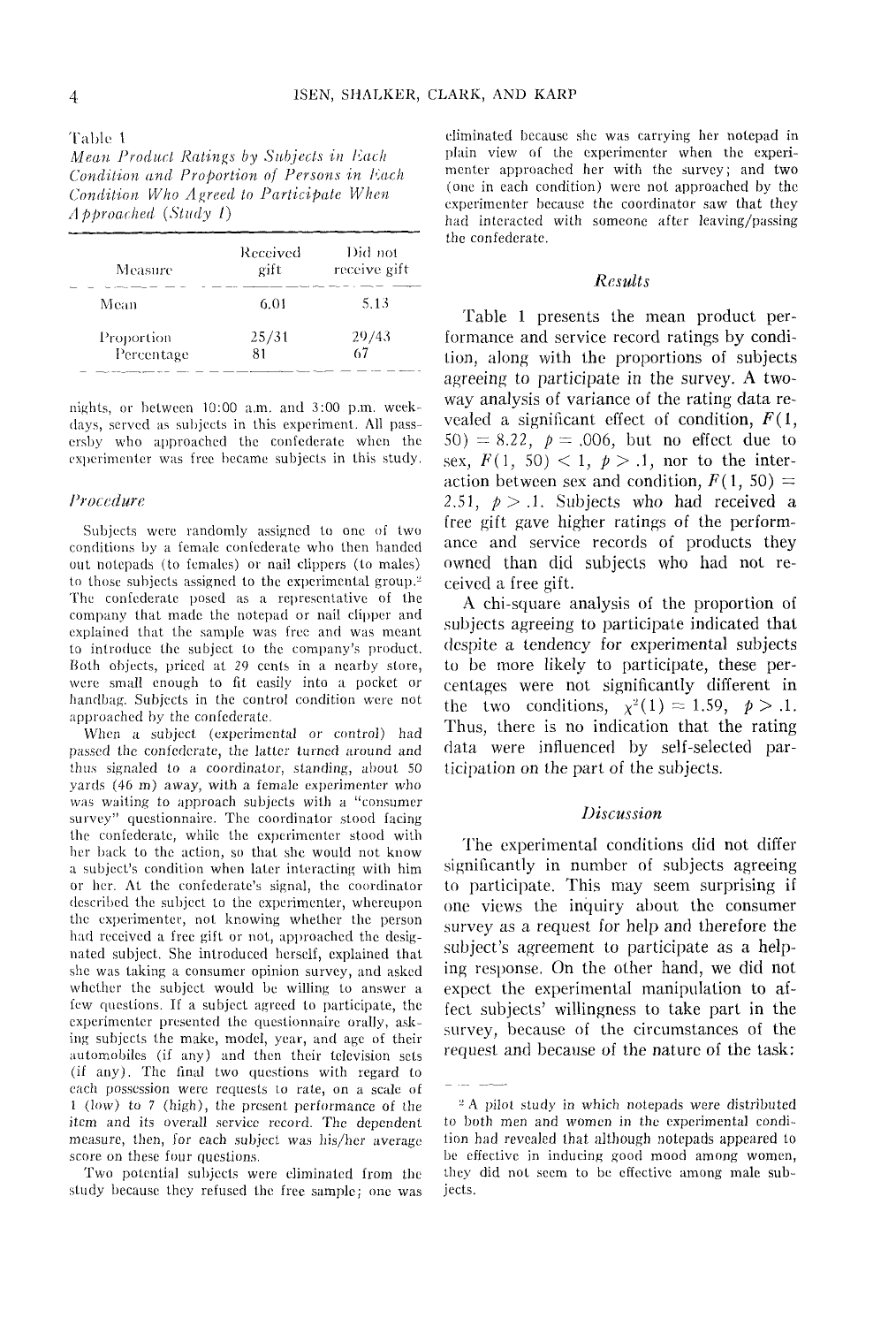Subjects were directly approached and, in a face-to-face encounter, asked to participate in a task that seemed harmless, interesting, and even beneficial to the subjects themselves, who were consumers. Under these circumstances of relatively high motivation to participate and low reason to refuse participation, we expected any effect of the free gift to be obscured by a high overall rate of participation. (And, in fact, the rate of 67% in the control group is higher than that usually observed when control subjects are given the opportunity to help an experimenter in similar field settings.)

The results of the study indicate that in a field setting, as has been found in laboratory settings, subjects who have reason to be in good moods make more positive judgments than do members of a control group. Moreover, this effect holds despite the fact that the items are rated from memory and are very familiar to the subjects. Thus, we have evidence that as predicted by our hypothesis, persons who are likely to be feeling good have a more positive outlook—they do seem to "see the brighter side of things," and evaluations made from memory reflect this positive bias. Moreover, this optimism seems to affect subjects' decision-making processes, at least as these are reflected in their evaluations of their consumer goods for purposes of consumer action.

Thus, in conjunction with the diverse literature indicating a positive inclination following procedures designed to induce good feeling, we have demonstrated that persons who have undergone such procedures are likely to interpret situations more positively than they would at other times and to act accordingly. Our formulation goes on to suggest that this process, as well as other moodrelated behavior such as the observed relationship between good mood and helping, is a by-product of an increased accessibility for positive material during the good-mood state. Study 2 examines this question directly, measuring the accessibility of various types of material as a function of the subject's exposure to the mood-related events of victory and defeat.

#### Study 2

### *Method*

#### *Subjects*

Subjects were 47 male and female students in an introductory psychology class.

#### *Stimuli*

Eighteen words of equal frequency of usage were selected from a list of 555 personality trait words that have been rated for likeablencss by Anderson (1968) ; 6 words were selected from among the 100 most-liked words; 6 from among the 100 least-liked words; and 6 from among words ranked between 227 and 327. In addition, 18 neutral, nontrait words were selected from a list of moderate frequency words compiled by Battig and Montague (1969). These 36 words were then recorded on a cassette tape to he played to subjects. The order of presentation of the words was as follows: 6 of the nontrait words taken from Battig and Montague (1969) were placed at the beginning of the list, and 6 at the end of the list. The order of the remaining 24 words was counterbalanced, between positions 7 and 30, in the 36-word list.

#### *Procedure*

Subjects were seated at a teletype and were read the following instructions by a male experimenter:

There are several components to this learning study. The first thing I would like you to do is to play a computer game called "Star Trek." You, in the Starship "Enterprise," will he in a battle with a Klingon Battle Cruiser. You have six moves that you can make: (1) fire forward phasers, (2) fire rear phasers, (3) fire forward photon torpedoes, (4) fire rear photon torpedoes, (5) decrease range, (6) increase range.

You move by pressing the appropriate number of the teletype and then pushing "return." The computer will then tell you the results of your move and what the Klingon did. Then it will give you the next situation.

The experimenter then started the game and advised the subject on the first move:

The way you tell whether to use your forward or rear weapons is by the vector heading given to you by the computer. If it is 0-90 degrees, then you want to use your forward weapons. If it is 90.1-480 degrees, then you want to use the rear. Phasers can only be used at a range of 0-300,000 km; photon torpedoes can only be used between 200,000-600,000 km. The computer gives you the vector heading and range prior to each move. The only time it is to your advantage to increase or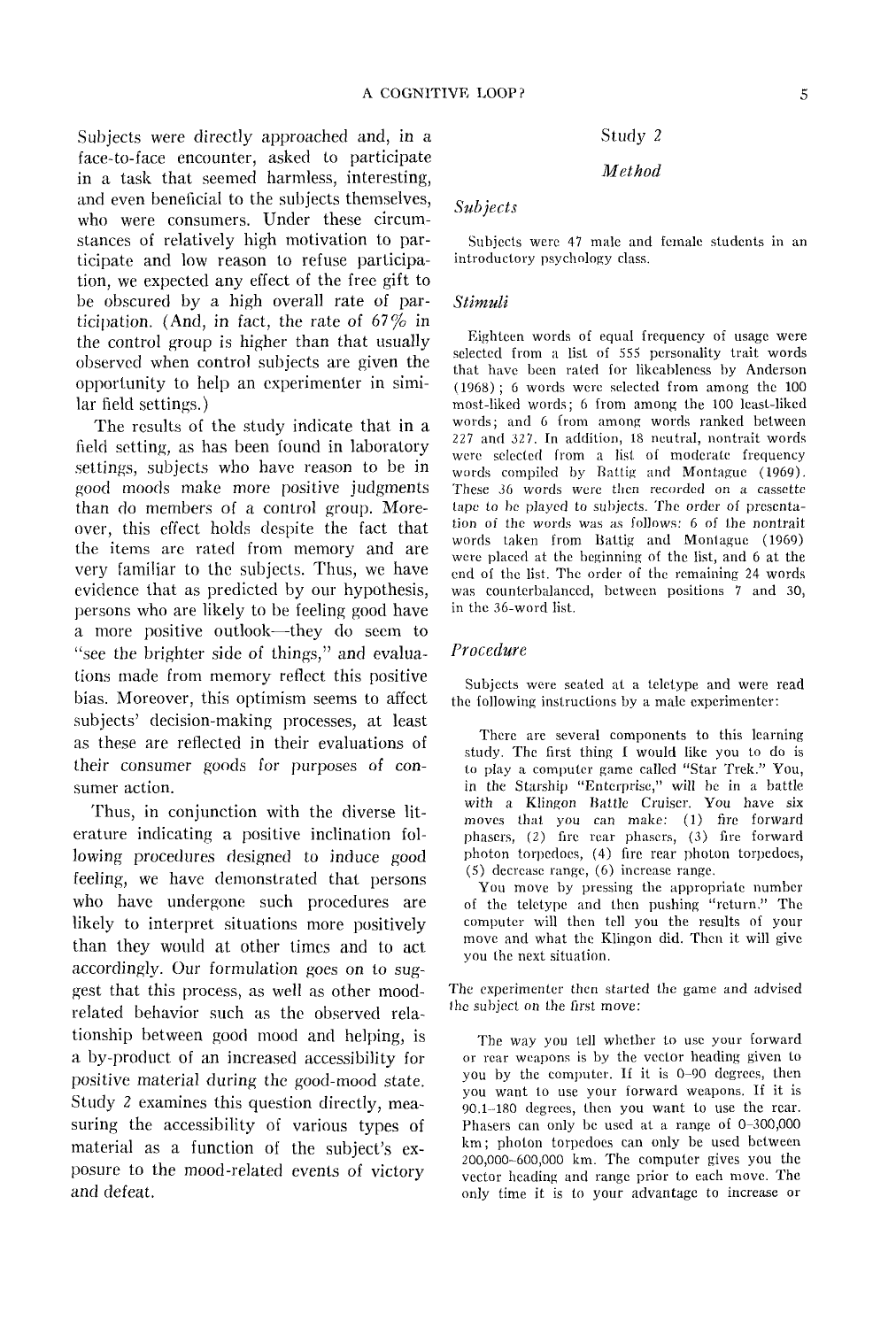| Word type  | Success at Time 2 |                                         | Failure at Time 2 |          |                                         |     |
|------------|-------------------|-----------------------------------------|-------------------|----------|-----------------------------------------|-----|
|            | Success:          | Failure<br>at Time 1 at Time 1 Combined |                   | Success. | Failure<br>at Time 1 at Time 1 Combined |     |
| Pleasant   | 1.57              | 1.36                                    | 1.46              | .87      | -50                                     | .68 |
| Neutral    | (0.1)             | .36                                     | .50               | $.4-1$   | .29                                     | .37 |
| Unpleasant | L 07              | -70                                     | .93               | .78      | 1.00                                    | .89 |
| Nontrait   | 100               | .93                                     | .96               | .89      | 1 1 O                                   | L05 |

Table 2 Mean Number of Words of Each Type Recalled in Each Condition (Study 2)

decrease the range is (1) if your phascrs arc destroyed and yon have to increase the range to use your photon torpedoes, or (2) if the Klingon is beyond 600,000 km, you must move closer to him to order attack.

All oi the information concerning appropriate moves in various situations was summarized on a sheet above the teletype, so that subjects would not need further aid from the experimenter.

The outcome of each move was determined by the experimenter, using a table of random numbers to determine success or failure. At the end of the game, a message of "Congratulations: Klingon vessel destroyed" was typed back to the subject if five or more hits were made on the Klingon vessel. Jf the Enterprise was hit five times, however, the message "Enterprise destroyed" was returned.

After the subject had completed his/her game and had received feedback as to victory or defeat, the experimenter asked the subject to listen to the 36-word tape (described above) and to try to remember as many words as possible. Following this, subjects again played "Star Trek" and either won or lost the game. They were then asked to recall the words which they had learned after the first game and were given S minutes to write down as many words as they could remember.

Thus, the study was composed of four groups of randomly assigned subjects: those who succeeded twice, those who failed twice, those who succeeded first but later failed, and those who failed first but succeeded on their second game. Learning of the word list occurred after the first game; recall of the list was solicited after the second game. Thus, assuming that outcome in the game was related to subjects' moods, we could see the relative importance (for memory for various types of words) of mood at time of encoding, of mood at time of retrieval, and of the congrucncy of encoding and retrieval moods (the "state-dependent learning"  $\frac{3}{7}$  paradigm).

#### *Results and Discussion*

Table 2 presents the mean number of words of each type recalled in each condition. A 3-way mixed analysis of variance (Victory or Defeat at Time  $1 \times$  Victory or Defeat at Time  $2 \times$  Word Type) revealed that while recall did not appear to be affected by outcome at time of learning,  $F(1, 44) = .49, p$  $> .51$ , it did seem to be affected by victory or defeat at time of recall,  $F(1, 44) = 3.78$ ,  $p < .055$ . There was no significant interaction between outcome at Time 1 and outcome at Time 2. (Such interaction would have been in keeping with a state-dependent learning hypothesis.) In addition, there was a significant effect of word type,  $F(3, 176) = 159.85$ ,  $p < .0001$ , and a significant interaction between word type and mood at time of recall,  $F(3, 176) = 3.58, p < .008$ . Subjects who had experienced a positive outcome at the time of recall recalled significantly more positive words.

These findings can be interpreted to indicate that recall seems to be affected by goodmood state at the time of recall. Specifically, those subjects who had been victorious recalled more positive words, but not more of the other words, than subjects who had been defeated. These findings fit our accessibility hypothesis in two ways. First, since there was no recall difference due to the outcome of the first game, when words were learned, but a significant difference attributable to the outcome of the second game, we can say that

<sup>&</sup>lt;sup>3</sup> The "state-dependent-learning" effect refers to the tendency for material learned when a subject is in a specific state (say, mania or alcoholic intoxication) to be better recalled when he or she is again in that state than at another time (Henry, Weingartner, & Murphy, 1973; Weingartner & Faillace, 1971). This effect would be compatible with, though not necessarily implied by, Tulving and Thomson's (1973) encoding specificity hypothesis as well.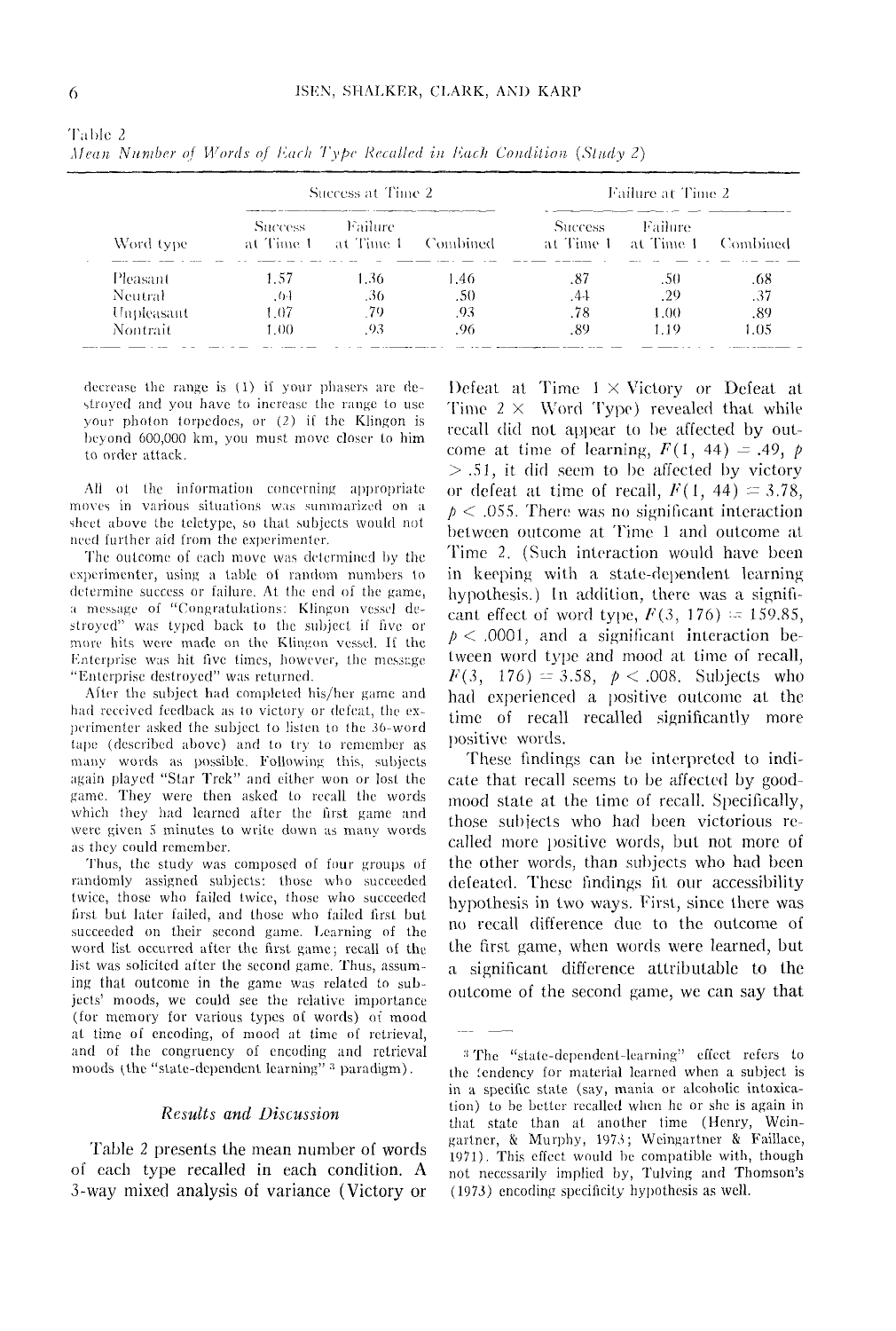the recall difference seems to be a function of the retrieval process, rather than of factors associated with initial attention or learning. Differences in recall did not appear related to victory or defeat at the time that the list was learned. Second, since victorious subjects differed from defeated subjects only in memory for positive words, it is reasonable to suggest that the difference is attributable to increased accessibility for positive material when in a good mood.

It should be noted that our data do not support a similar interpretation of the effect of negative mood on negative material in memory. Negative mood is probably a more complex event than positive mood, however, and an expectation of symmetry between the two may be unwarranted. We will have more to say on this below. It is worth pointing out here, however, that Study 2 did not contain a control group that neither succeeded nor failed at time of list learning and list recall.

We did not observe a state-dependent learning effect: Victory or defeat at time of list learning did not seem to interact with outcome of the game at time of recall to produce better memory when conditions were congruent. Apparently, the material to be learned was encoded according to its moodrelated semantic content but was not affected by the mood state likely to have been experienced by a subject at time of encoding. Thus, the good-mood state at time of recall was able to cue the positive material regardless of the mood condition that had prevailed during its encoding. This may have been the result of our instructions to the subjects. Subjects in this study had been instructed to remember as many of the words as possible, and it has been noted that subjects in such learning experiments most often utilize the semantic meaning of the words in developing strategies of memorization (Tulving & Thomson, 1973). Thus, in this instance, the subject's mood state at the time of encoding may not have contributed as much as did the semantic meaning of the words to the overall way in which the stimulus words were experienced and therefore encoded. This would explain why good-mood-related words could then be cued by a good-mood state at the time of retrieval, independent of the subject's mood at the time of encoding. It also suggests that before drawing any conclusions with regard to mood-state-dependent learning on the basis of Study 2, an experiment tailored specifically to that issue should be undertaken.

# General Discussion

The results of these studies indicate that people who have been exposed to procedures designed to induce a good mood are more generally positive than control subjects, even in a realistic situation where their judgments of specific, familiar items are called for. In addition, there is evidence that exposure to such procedures results in improved recall of positive material, while not affecting recall of other material. We interpret these findings as evidence for the accessibility hypothesis, proposing that mood state serves as a cue by which positive material in memory is accessed and that this material then plays a role in influencing the person's decision-making process and, ultimately, behavior.

# *The, Positive Loop and the Processing of Negative Stimuli*

Let us consider, for a moment, what happens when a person in a good mood is confronted with a negative stimulus. We already know that he or she will be primed for positive material and reactions, but that this process is limited (Tsen & Shalker, Note 2). Thus, we would expect that neither extremely negative stimuli nor potentially harmful behavior would be distorted into positives. This, then, helps us to understand why people's moods do change. We would expect that focusing on clearly negative stimuli would result, not in distortion of the negative situation, but in mood change. The negative stimulus event, we would hypothesize, would access negative cognitions incompatible with the positive ones associated with good mood, and thus would result in the termination of the mood.

Thinking about incompatible material, which involves shifting focus, is probably cognitively more difficult than processing information that is compatible with the existing cognitions or mood state (Naus, 1974), and for this reason, we would expect that only the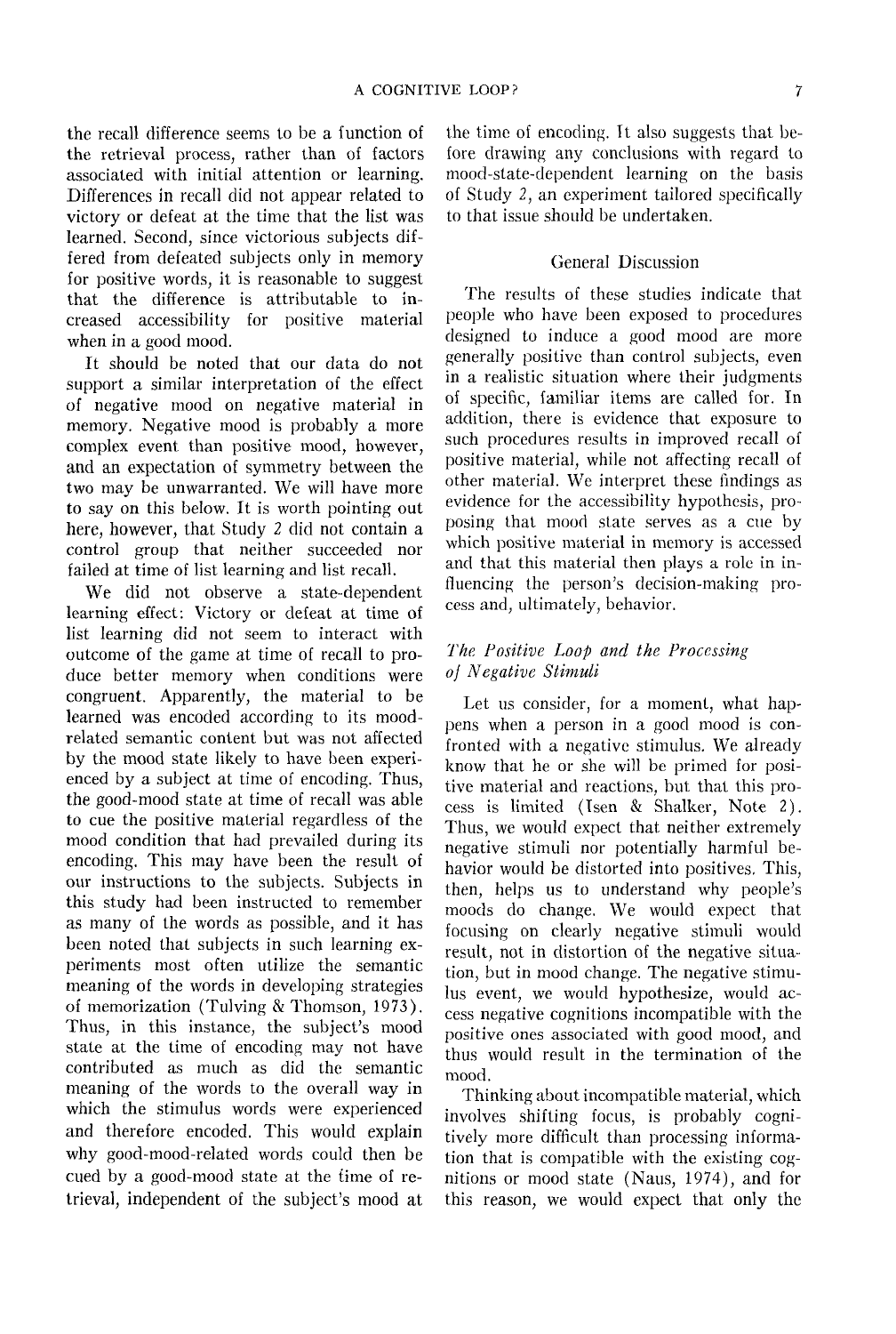most urgent incompatible stimuli would be attended to. Nonessential incompatible stimuli, we suggest, might be set aside [or the moment. Thus, we would expect that if a person in a good mood were given the opportunity to think about material that was clearly incompatible with his or her goodmood state, the person might be less likely to do so than would one in whom good mood (the positive cognitive loop) had not been induced. The result of a recent study by Mischel ct al. (1973), where subjects who had succeeded chose to look at (think about) positive material about themselves, lends itself to this interpretation, as well as to the reasonable mood-maintenance interpretation suggested by those authors and others (Masters & Furman, 1976; Isen, Note 1).

A more recent study by Mischel, Ebbesen, and Zeiss (1976) is also compatible with both the mood-maintenance interpretation and the information-processing hypothesis outlined above. That study found that persons who had been exposed to positive-expectation-inducing feedback were less able to recognize information about their negative qualities than about their positive qualities in a test of memory. Although the study found no effect on positive material, this should not be interpreted as evidence contradicting our accessibility hypothesis, since Mischel et al. used a recognition test of memory, rather than a free-recall test. The accessibility hypothesis suggests that good mood serves as a retrieval in an otherwise free-recall situation; for this reason, it cannot be tested in the context of a recognition test of memory where the recognition test itself provides subjects with the cues necessary to retrieve material stored in memory.

In explaining their finding of apparent reduced memory for negative material among good-mood subjects, Mischel ct al. (1976) suggested that these subjects may have spent less time and effort learning and rehearsing the negative self-relevant information. This interpretation seems especially likely, since subjects in that study were not asked to memorize the material and were presented with the negative (incompatible) material while they might still have been rehearsing or enjoying their positive-expectation-inducing communication. (It has been suggested that the first few minutes following induction of a good mood may be used by subjects to rehearse or think about the mood-inducing event (Isen et al., 1976).) This observation would imply that a slight change in the situation, such as a change in timing, or the provision of an incentive for studying and learning the negative self-relevant material, might result in success subjects attending to the negative material and being able to remember it. Thus, it is interesting that in our Study 2, where subjects were asked to try to remember as many of the words as possible, successful subjects were not found to differ from others in memory for negative items. Such an effect of incentive, for example, would certainly lend support to the contention of Mischel et al. (1976) that failure to remember the negative material was not due to any irrepressible unconscious defense mechanism but rather to a subject's decision, under a particular set of circumstances, to attend to or rehearse certain material in preference to other material.

#### *The Positive Loop and Behavior*

In summary, we are suggesting that within limits, persons in a good mood will tend to think about positive events or cognitions and that their thoughts, feelings, or estimates about these cognitions will tend to be more positive than they might be at another time. Behavior, too, is proposed as a component of this cognitive loop. Certain behavior will become more likely when one is feeling good, and it, in turn, will affect (through both its associations and its consequences) the person's mood state and cognitive processes.

As has been found for evaluation of stimuli, however, potentially negative or harmful behavior should not be grossly misperceived: Those behaviors that are compatible (i.e., have positive cognitions available) with a good-mood state should be more likely when one is in a good mood than they might be at another time, and those behaviors that endanger the mood state or that require thinking about material incompatible with the positive cognitions of the good-mood state should be *less* likely than at another time.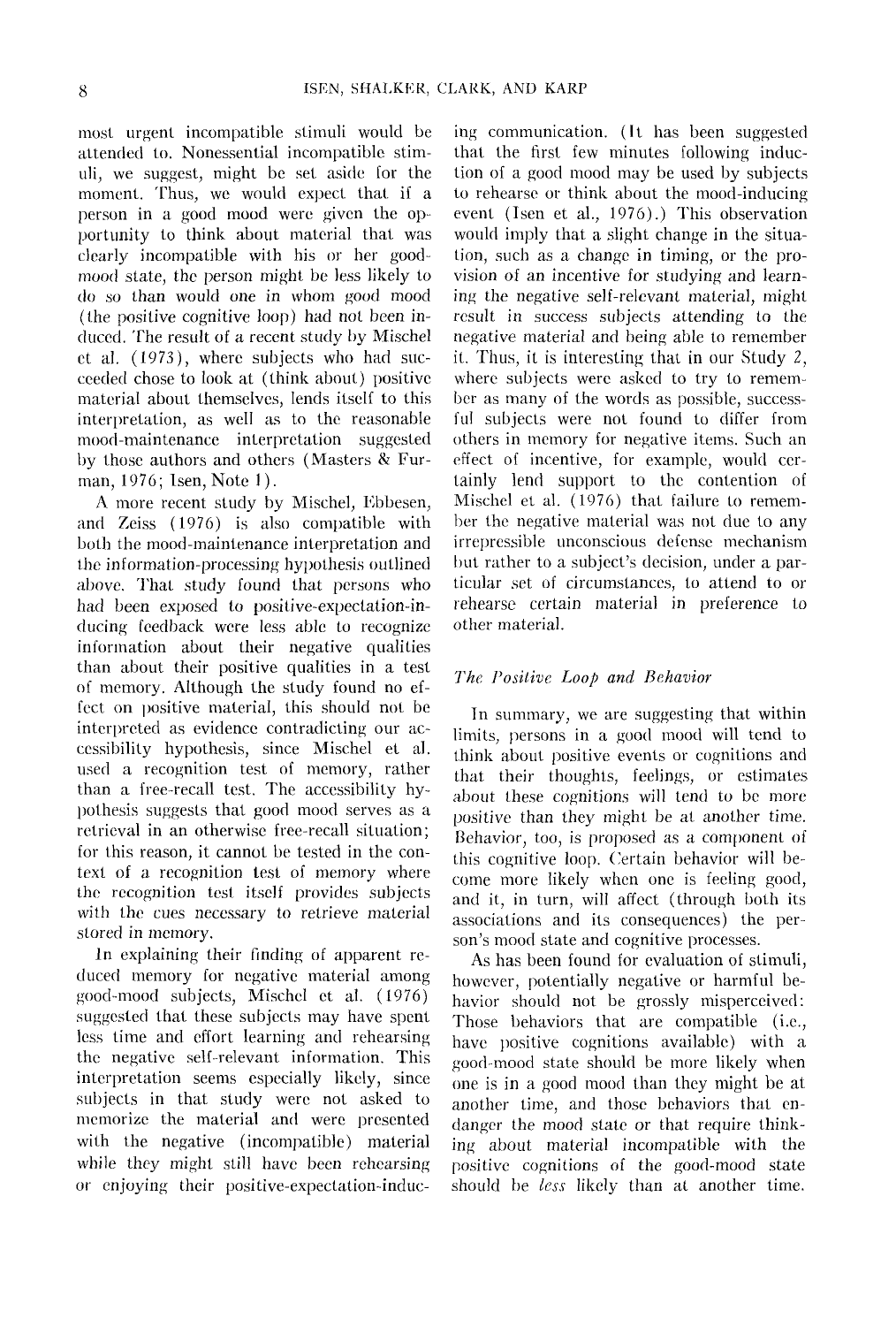Helping, because it usually has positive elements associated with it, should become more likely during good mood; murder, except in unusual cases, should not. Even for helping, moreover, this should be true only if the helping can be associated with positive (moodcongruent) events. Not *all* kinds of helping should be more likely when one is in a good mood (if a helpful act were clearly portrayed as involving the performance of an unpleasant task or as incompatible with the good mood that had been induced, we would expect that it would be avoided by good-mood subjects). There is some support for this suggestion in the results of a study by Tsen and Levin (1972), in which, relative to a control group, good-mood subjects were found to be more willing to help, but *less* willing to annoy, another college student. Thus, in summary, we have evidence that within limits, being in a good mood affects the material that people remember and their evaluation of their present experiences. We know that it affects their willingness to help others, and although the link remains to be established, this behavioral effect may be mediated by the cognitive changes observed here.

#### *Feeling States as Cognitive Categories*

The process described and proposed in this paper to understand the effects of mood on judgment and behavior is based on principles of information processing, and it also suggests something more general about the way in which information is processed. Our results indicate that mood state may serve as an effective retrieval cue. Given that the effectiveness of a retrieval cue may depend on the way in which the material was originally encoded, as suggested by the encoding specificity hypothesis (Tulving & Thomson, 1973), the fact that mood can serve as an effective retrieval cue implies that the affect generated by, denoted by, or otherwise associated with a cognitive element may be one of the factors that influence the way in which it is encoded and stored in memory. This, of course, would not preclude cognitions being stored and accessible according to other appropriate characteristics as well (their being crossfiled, so to speak). But it does accord with the

contextualist position, expressed by Jenkins (1974), that people respond to or remember the quality of what they have experienced, rather than the individual stimuli. This suggests that memory for events and stimuli may be affected by stimulus characteristics and aspects of the learning and remembering situations that are not usually considered in studies of cognitive processes.

# *Negative Moods*

It should be noted that although our cognitive formulation theoretically might apply to both positive and negative mood states, we have focused only on positive mood. Even where we have discussed the presentation of negative stimuli to persons who were feeling good or the hypothetical consideration of negatively toned behavior by persons in good moods, we have considered these only up to the point at which we think they would result in mood change. We have not spoken about, the cognitive activities of persons in bad moods, and some consideration of this topic would be appropriate.

We would expect that persons who have been defeated, who have failed, or who are sad might indeed have more ready access to negative material in memory, just as those who are happy are proposed to have better access to positive. And there is some evidence for this suggestion. Postman and Brown (1952), for example, found not only lower tachistoscopic thresholds for success-related words among those who had succeeded, but also lower tachistoscopic thresholds for failure-related material among those who had failed. Likewise, in a slide-rating task described earlier (Isen & Shalker, Note 2), failure was observed to reduce subjects' estimates of the pleasantness of slides, just as good fortune was seen to raise them.

On the other hand, the data of Study 2 do not support such a hypothesis with regard to defeat and negative material in memory, and many other studies seem to suggest that success and failure, good and bad mood, are not symmetrical in their effects. Mischel et al. (1976) make the point that it has repeatedly been found that success increases a person's inclination toward the positive, relative to a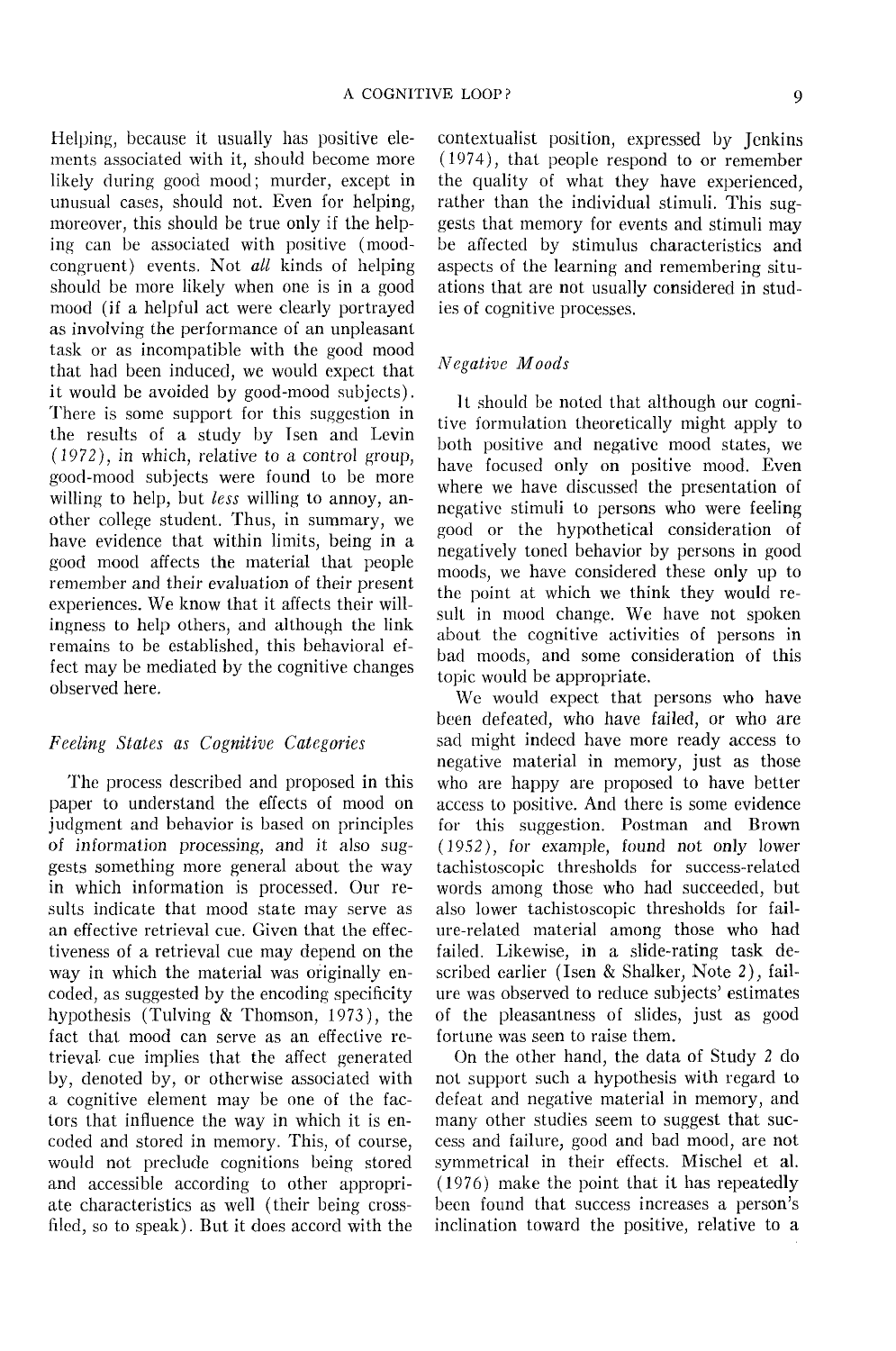control group, while failure seems to have no effect. Mischel et al. (1968), for example, found that successful subjects were more generous with themselves than were control subjects but that failures were not less self-generous; Masters and Furman (1976) found that positive affect induced expectation of future positive events but that negative affect did not generate the opposite; Isen (1970) found that successful subjects were more helpful than controls but that failure subjects did not differ from the control group; and Siegman (in press) has noted similar findings in several studies in the area of interpersonal attraction. Thus, although negative affective states may generate cognitive processes parallel to those generated by positive affect, these states or cognitions do not appear to have the corresponding effects on behavior.

One interpretation of this incongruity is that while a negatively oriented cognitive process parallel to the one proposed for positive states may be induced by the negative state, the "negative cognitive loop" that it would create if left unchecked would serve to maintain the negative mood state. Maintenance of a negative mood state is probably not a goal of most people. Thus, although the unhappy person may find negative thoughts accessible and positive cognitions more alien at the moment, such a person may also be likely to try to counter this process and change his or her situation. Just as people are proposed to try to maintain their good-mood states, it is reasonable to suppose that they may try to break a negative mood loop and improve their spirits. In fact, Cialdini, Darby, and Vincent (1973) suggest just this to explain their finding that persons in bad moods sometimes help more than control subjects. If helping is part of a positive loop, generating positive associations and expectations (as we propose), then doing something helpful might indeed be a good way to raise one's own spirits. The cognitive or behavioral activities that a person chooses for improving mood and his or her degree of success at mood improvement probably depend on several factors having to do with the particulars of the situation and the person's own history of dealing with such problems. But in any case, we are suggesting that two factors may operate to account for the behavior of persons who arc feeling bad: Such persons may, in fact, have more easy access to negative material in memory, just as good-mood subjects have greater access to positive, but they may actively try to counter this tendency, while the latter have no reason to do so.

An alternative interpretation of the apparent asymmetry between positive and negative moods is based on the suggestion that the two states in fact may not be symmetrical—that the cognitive material supporting the two types of states may differ in some important way. That is, there might be a larger or more delineated or better interconnected network of positive than negative associations, such that access to the positive material may be more likely to have behavioral implications than access to the negative network. It is also interesting to note that persons may differ in the extent to which such a distinction is true for them.

These cognitive processes may not only influence social interaction, as described in this paper, but they may apply as well to clinical phenomena. Several authors and practitioners have adopted a cognitive approach to clinical problems such as depression, pointing out, as we would agree, that moods are not wholly affective but that they are associated with cognitions and behaviors (Beck, 1967; Becker, 1977; Kelly, 1955; Seligman, 1975). These authors stress the role that beliefs, attitudes, and other cognitions can play in the development of depression, and some suggest direct intervention in the cognitive process of evaluation and interpretation, which, they propose, results in the depressed mood (Beck, 1967; 1976). Our data may shed additional light on the cognitive implications of mood states, once generated. The oft-noted clinical observation that depressed patients do not seem to see positive aspects of even normally positive situations may reflect, in fact, the positive material's relative inaccessibility under those conditions of recall (namely, depression). This interpretation suggests that one important aspect of therapist intervention in the cognitive process may be to cue the positive material that the depressed person has difficulty in recalling. In addition, it points to the circular nature of the "mood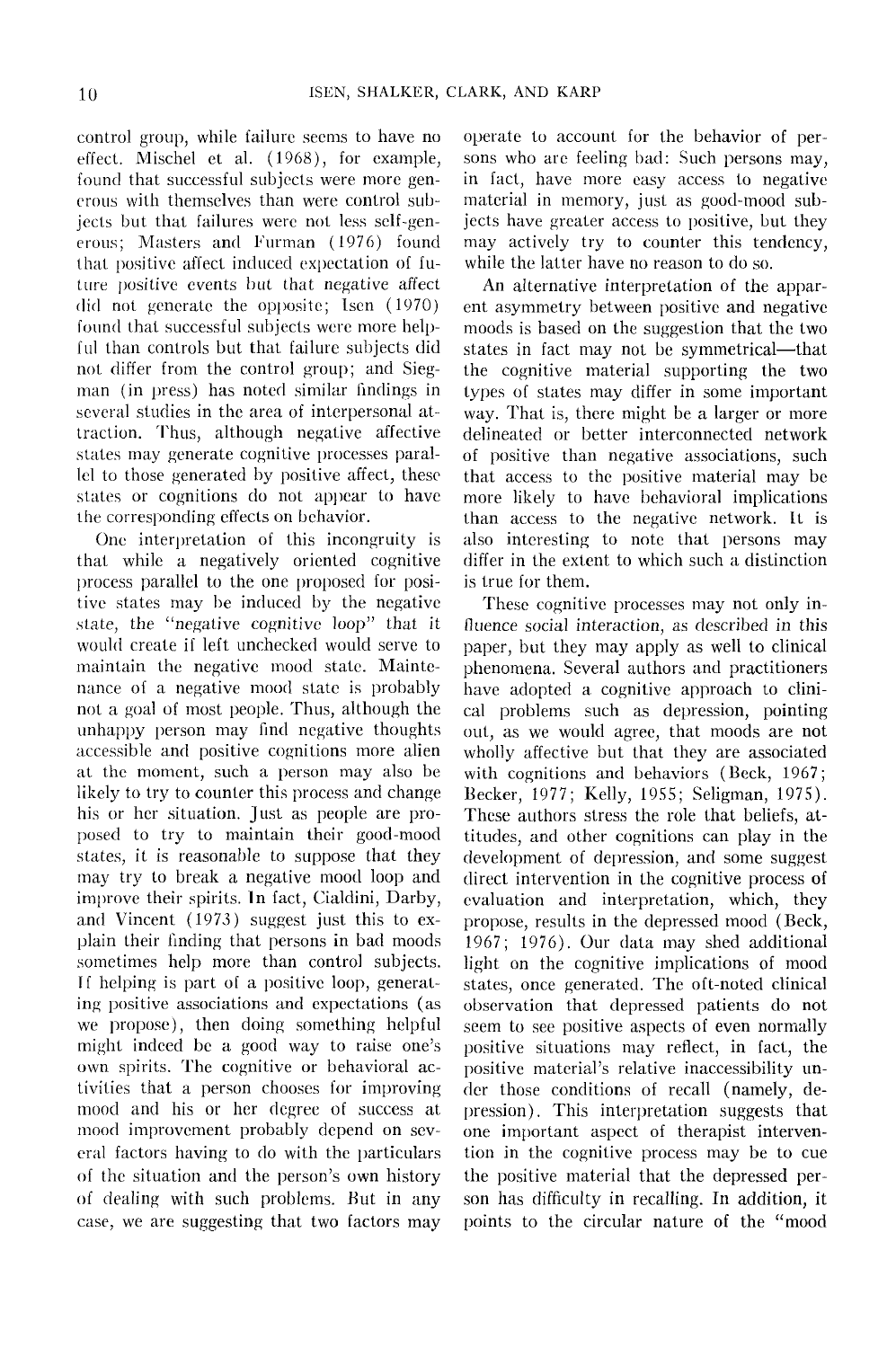loop" and implies that direct intervention in the mood state itself might facilitate any other attempted intervention, such as that via the supporting cognitions. One final point to be made is that, as suggested above, individuals may differ with regard to these cognitive processes. They may vary in the extent to which they use affect to categorize material, and there may be individual differences in positive or negative networks. Thus, exploration of a depressed individual's cognitive network or cognitive habits might be useful to the therapist in these endeavors. Likewise, a consideration of the situations in which certain kinds of affect-related processes are generated might be helpful.

# *Affect and Cognition*

The results of our studies indicate that what we commonly call *mood* and most often think of as an emotional state has a cognitive dimension and may even be more appropriately conceptualized as a cognitive state. In addition to having previously observed a relationship between good mood and behavior (specifically, helping), we have now observed a relationship between good mood and positive interpretation of stimuli, between good mood and satisfaction with possessions, and between good mood and memory for positive material. One may conceptualize all of this, as suggested in the introduction, as a relationship between good mood and behavior that is mediated by cognitive processes or changes. On the other hand, one should consider the possibility that mood itself consists in, or is a product of, those very cognitive changes. That is, a positive event may cue other positive material in memory, and this may establish both the cognitive loop that we have proposed as the mediator and the phenomonologically experienced emotional state of feeling good. Work by Schachter and Singer (1962) introduced the general idea, more than a decade ago, that the mood experienced may be determined by the label applied to it or the label most appropriate in the situation; and many studies have followed this lead. Still, more work is needed to provide a thorough understanding of the relationship between mood and cognition, and we hope

that the growing interaction between the subfields of psychology involved in these issues (cognitive, social, and clinical psychology in particular) will continue. On the basis of our studies, we cannot say whether mood can be identified separately from cognitive processes nor, if so, which precedes the other; what we can say, however, is that the processes are not independent of each other—that what is experienced as emotion and what is seen as cognition are, if not identities, very much related and interactive.

#### Reference Notes

- 1. Isen, A. M. Positive affect, accessibility of cognitions and helping. In J. Piliavin (Chair), *Current directions in theory on helping behavior.* Symposium presented at the meeting of the Eastern Psychological Association, New York, 1975.
- 2. Isen, A. M., & Shalkcr, T. E. *Do you "accentuate the positive, eliminate the. negative" when yon are in a good mood?* Unpublished manuscript, University of Maryland Baltimore County, 1977.

#### References

- Aderman, D. Elation, depression, and helping behavior. *Journal oj Personality and Social Psychology,* 1972, *24,* 91-101.
- Aderman, D., & Berkowitz, L. Observational set, empathy, and helping. *Journal oj Personality and Social Psychology,* 1970, *14,* 141-148.
- Anderson, N. II. Likableness ratings of 555 personality-trait words. *Journal oj Personality and Social Psychology,* 1968, *0,* 272 279.
- Battig, W. F., & Montague, W. E. Category norms for verbal items in 56 categories: A replication and extension of the Connecticut category norms. *Journal of Experimental Psychology Monograph,* 1969,  $80(3, pt. 2)$ .
- Beck, A. T. *Depression: Clinical, experimental and theoretical aspects.* New York: Harper & Row, 1967.
- Beck, A. T. *Cognitive therapy and the emotional disorders.* New York: International Universities Press, 1976.
- Becker, J. Affective disorders. Morristown, N.J.: General Learning Press, 1977.
- Byrne, D., & Clore, G. L. Reinforcement model of evaluative responses. *Personality: An International Journal*, 1970, 1, 103-123.
- Cialdini, R. B., Darby, B. L., & Vincent, J. E. Transgression and altruism: A case for hedonism. *Journal oj Experimental Social Psychology,* 1973, *9,* 502-516.
- Clore, G. L. *Interpersonal attraction: An overview.* Morrislown, X.J.: General Learning Press, 1975.
- Clore, G. L., & Byrne, I). A reinforcement-affect model of attraction. In T. L. Huston (Ed.),